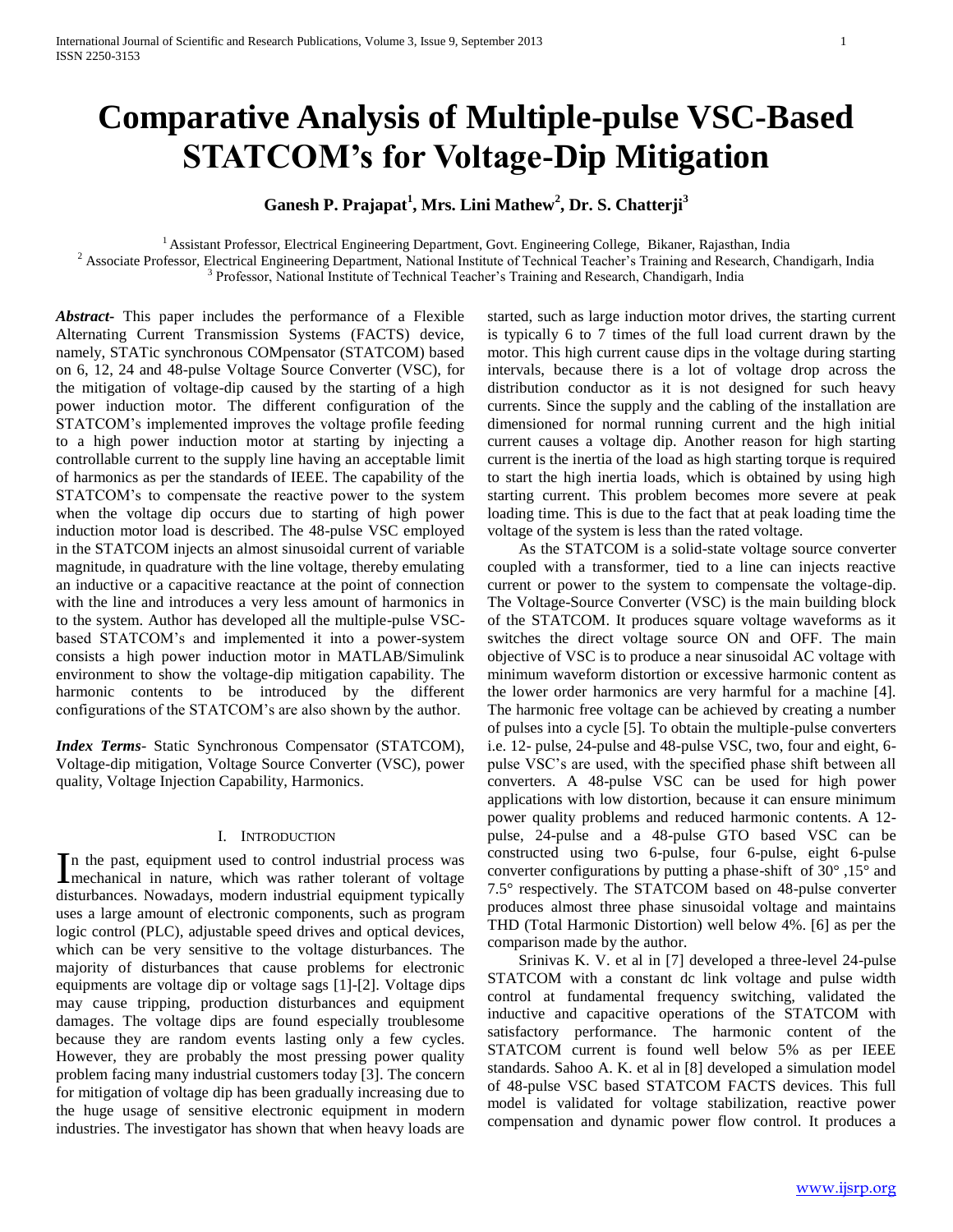sinusoidal AC voltage with minimal harmonic distortion from a DC voltage with variable loads.

 Huang S. P. et al in [9] also investigated that the GTO based STATCOM consisting a 48-pulse three-level inverter regarding minimal harmonic distortion. It has fine dynamic response and can regulate transmission system voltage efficaciously.

## II. THE STATCOM

 The STATCOM is a VSC-based shunt device. It is made up of a voltage source converter (VSC), DC capacitor, shunt transformer and a controller associated with VSC as depicted in Fig.1. In general, STATCOM is capable of generating or absorbing independently controllable real and reactive power at its output terminals, when it is fed from an energy source or energy storage device at its input terminal. If there is no energy storage device coupled to the DC link and the losses are neglected, then shunt converter is capable of absorbing or generating reactive power only. Functionality, from the standpoint of reactive power generation, their operation is similar to that of an ideal synchronous machine whose reactive power output is varied by excitation control. Like the mechanically powered machine, these converters can also exchange real power with the ac system if supplied from an appropriate, usually dc energy source. Because of these similarities with a rotating synchronous generator, they are termed as: Static Synchronous Generator (SSG). When SSG is operated without an energy source and with appropriate controls to function as shuntconnected reactive compensator, it is termed, analogously to the rotating synchronous compensator (condenser) a Static Synchronous Compensator (STATCOM) or Static Synchronous Condenser (STATCON). Rotating synchronous condensers have been used in both distribution and transmission systems for 50 years. However, they are rarely used today because of a number of drawbacks as compared to the STATCOM.

## **A. OPERATING PRINCIPLE**

 A STATCOM is a controlled reactive-power source. It provides the desired reactive power generation and absorption entirely by means of electronic processing of the voltage and current waveforms in a voltage-source converter (VSC). The reactive power exchange of STATCOM with the AC system is controlled by regulating the output voltage amplitude of voltage source converter.



### **Fig.1. Voltage Source Converter based STATCOM**

 If the amplitude is increased above that of the AC system voltage, then the current flows from the STATCOM to the AC system and the device generates capacitive reactive power. If the amplitude is decreased to a level below that of the AC system, then the current flows from the AC system to STATCOM. The amount of type (capacitive or inductive) of reactive power exchange between the STATCOM and the system can be adjusted by controlling the magnitude of STATCOM output voltage with respect to that of system voltage. The reactive power supplied by the STATCOM is given by:

$$
Q = \frac{v_{\text{STAT COM}} - v_{\text{s}}}{x} * V_{\text{s}} \tag{2.1}
$$

Where  $Q$  is the reactive power,  $V_{STATCOM}$  is the magnitude of STATCOM output voltage,  $V<sub>S</sub>$  is the magnitude of system voltage and X is the equivalent impedance between STATCOM and the system. When Q is positive the STATCOM supplies reactive power to the system. Otherwise, the STATCOM absorbs reactive power from the system. The DC capacitor voltage controls the output voltage of voltage source converter. The output voltage of voltage source converter can be lead or lag with respect to AC system voltage by increased or decreased DC capacitor voltage respectively. When the voltage source converter voltage leads the bus voltage, the capacitor supplies real power to the system, acting as capacitive power source. On the other hand, when the voltage-source converter voltage lags the bus voltage, than the capacitor charged by consuming real power from the AC system having inductive reactance property, so that act as an equivalent inductor as illustrated by the phasordiagrams shown in Fig. 2.

When the STATCOM output voltage  $(V_{STATCOM})$  is lower than the system bus voltage  $(V<sub>S</sub>)$ , the STATCOM acts like an inductance absorbing reactive power from the system bus. When the STATCOM output voltage (V<sub>STATCOM</sub>) is higher than the system bus voltage  $(V<sub>S</sub>)$ , the STATCOM acts like a capacitor generating reactive power to the system bus. In steady-state operation and due to inverter losses, the system bus voltage  $(V<sub>S</sub>)$ always leads the converter ac voltage by a very small angle to supply the required small active power losses.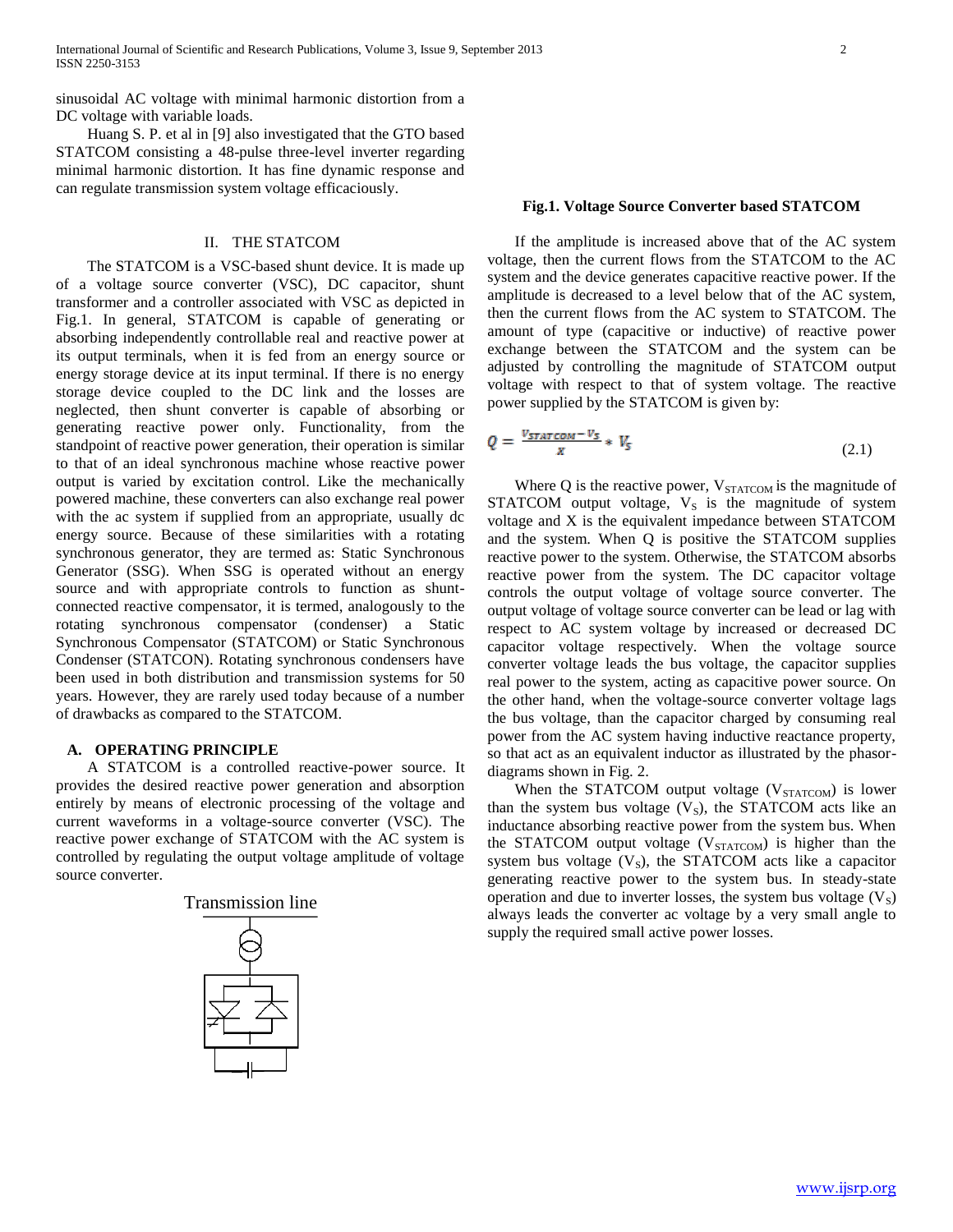

**Fig. 2. STATCOM operation (a) Inductive operation (b) Capacitive operation**

## **B. SIMULATION MODEL**

 The converter based technique (STATCOM) designed to mitigate the voltage-dip of the line caused by the induction motor is based on 6,12,24 and 48-pulse converter where the parameters have been calculated according to the line voltage and the rating of the motor under consideration. Further, the other configurations of the multiple-pulse converter i.e. 6-pulse, 12 pulse, and 24-pulse have been designed and employed in the STATCOM one by one. All the responses of the system after the implementation of the four different converter-based STATCOM have been studied. The study shows the effectiveness of the selected method. The complete design of the model made for simulation and implementation is as shown in Fig.3.

## **C. MULTIPLE PULSE GENERATION IN CONVERTER**

 As a multiple-step voltage is obtained in the converter by providing a phase shift between the converters circuits having a lesser number of steps. A 12-pulse or 12-step alternating voltage is achieved by 30° phase-shift between 6-pulse converter outputs. Every step of the 12-step voltage is of 30° as depicted in Fig.4. The phase-shift has been provided in the present work by using phase-shifting transformer.

### **Fig.4. Generation of 12-pulse by two 6-steps waveform**

Hence, 12-pulses x  $30^{\circ}$  (each pulse) =  $360^{\circ}$  (a complete cycle) is readily obtained. The harmonic content in this alternating voltage are  $12n \pm 1$ ;  $n=1, 2, 3$  ... along with the fundamental component as shown in eq.2.2 which is more sinusoidal as compared to conventional 6-pulse converter with less harmonic content.

$$
v(t) = V_m \sin \omega t + \sum_{m=12n+1}^{\infty} \left(\frac{V_m}{m} V_m \sin m\omega t\right)
$$
  
=  $V_m \sin \omega t + \frac{V_m}{11} V_m \sin 5\omega t + \frac{V_m}{13} V_m \sin 7\omega t + \frac{V_m}{23} V_m \sin 11\omega t + \dots$  (2.2)

 Finally, 24-pulse and 48-pulse converters are achieved by employing a phase-shift of 15° and 7.5° respectively between two 12-pulse converter configurations in the similar manner so that 24-pulses x  $15^{\circ}$  (each pulse) =  $360^{\circ}$  (a complete cycle) and 48-pulses x  $7.5^{\circ}$  (each pulse) =  $360^{\circ}$  (a complete cycle) are obtained. The firing sequences of the thyristors used are obtained according to the phase-shift and the number of pulses required. The firing sequence of the thyristor employed in the converter configuration can be get understand by the firing sequence of a conventional 6-pulse converter (T1T3T5-T4T6T2).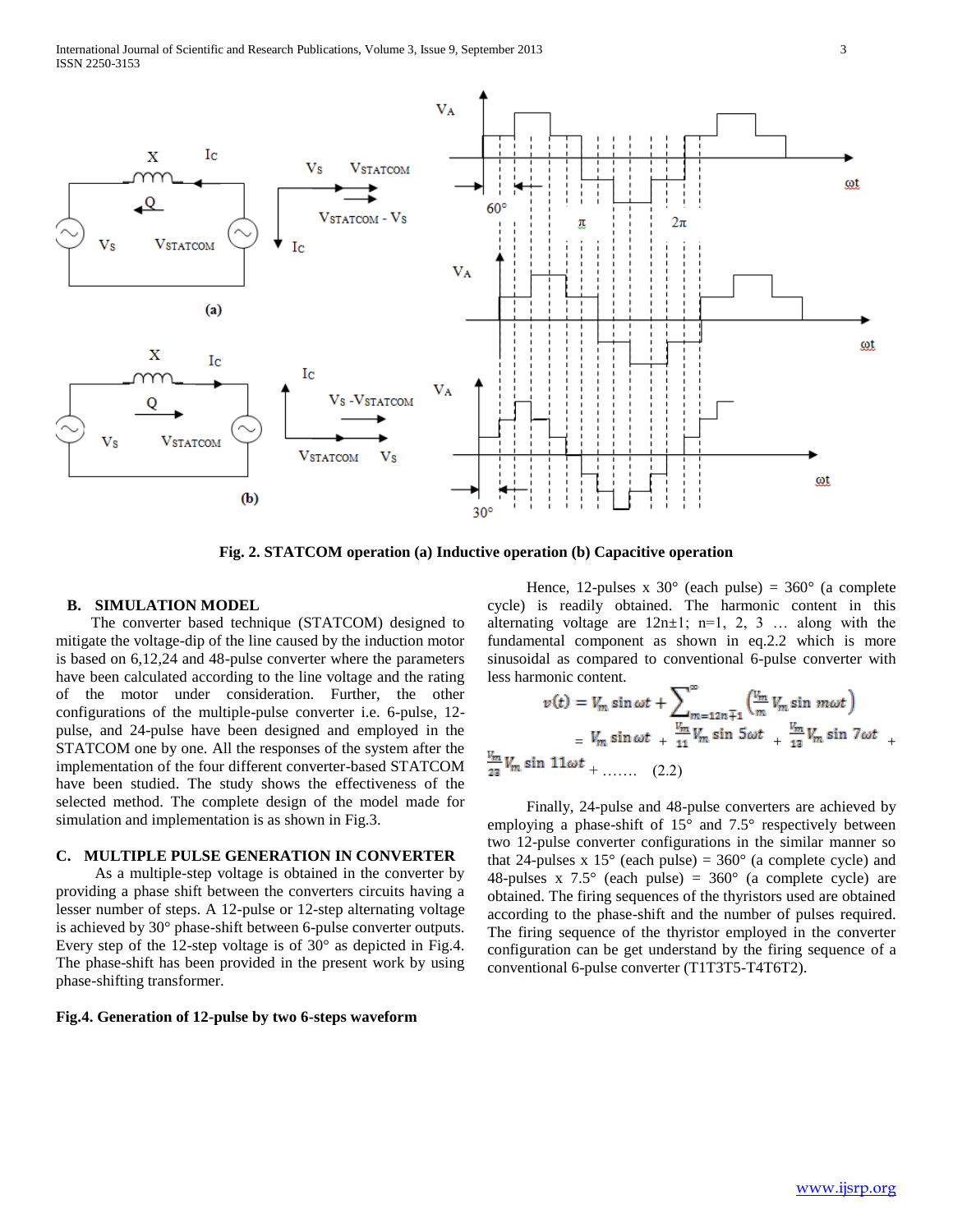

**Fig.3 Design of the Multiple-Pulse VSC-based STATCOM**

## III. SIMULATION RESULTS

 The complete model with the voltage-dip caused by the starting of a squirrel-cage induction motor of 100HP, 460V and 50 Hz is simulated first without STATCOM. A 3-phase breaker is chosen to start the induction motor and it is set to close at an instant  $t = 0.2$  sec. The 3-phase voltage source with a small resistance in series with each phase is taken to implement a practical supply system. The measurement of the system voltage and supply current is provided by the 3-phase V-I measurement block and the stator current, rotor current, speed of rotor and electromagnetic torque are measured at bus-selector available in asynchronous-motor block. The system-voltage and current of all three phases during the motor-start at  $t = 0.2$  sec and rotor current is as shown in Fig.5. The type of simulation used in *powergui* to simulate the problem is *continuous* with variable step-size and the solver chosen is ode23tb (stiff/TR-BDF2).



**(a)**



**Fig.5 (a) System Voltage and Current during the Starting of the Motor and (b) Rotor Current**

 Simulation results show that a voltage dip of about 15-20% is introduces at the time of the starting of the induction motor and the motor drags a current of 5 to 6 times of the rated current as in fig.5(a). It is also depicted from the result that the rotor current is also 5 to 6 times of the rated current with lower frequency because of the introduction of the slip.

 Now, the implementation of the STATCOMs consisting 6 pulse, 12-pulse, 24-pulse and 48-Pulse three-level converter has been made one by one with the model. The 48-pulse based STATCOM voltage and current delivered at load terminal during voltage dip are as shown in Fig.6 below. There is a minor difference in the capability of the voltage-dip mitigation by the different multiple-pulse STATCOMs but the content of the harmonics fed by the STATCOM voltage is very few in the case of 48-pulse configuration as in tabe.1.

 The capacitors employed in the STATCOM act as a variable DC voltage source. Here, the capacitors modelled and simulated are initially charged (initial conditions) by the system voltage. The variable amplitude voltage produced by the inverter is synthesized from the variable DC voltage.